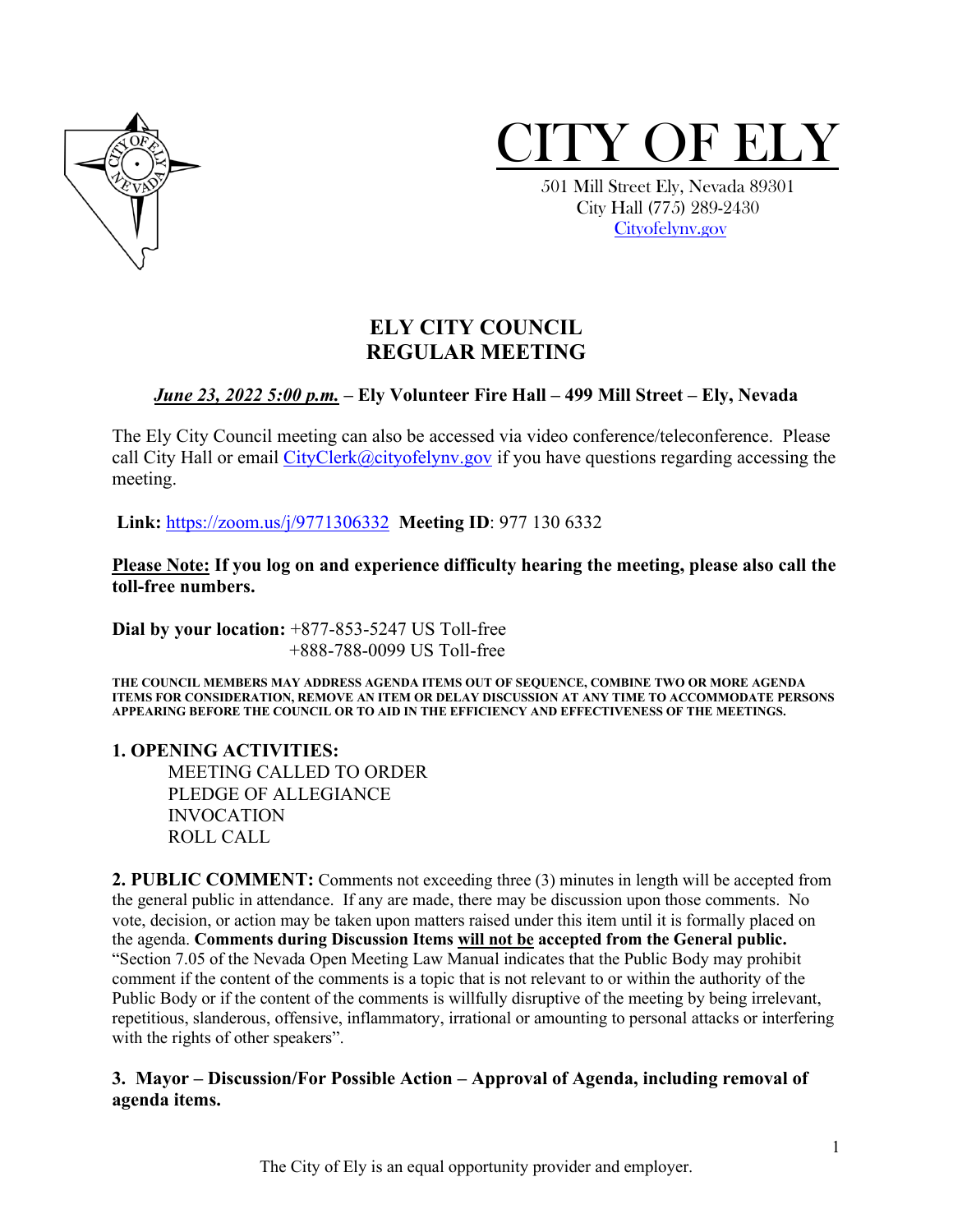#### **4. CITY DEPARTMENT REPORTS**

- **FIRE CHIEF**
- **POLICE CHIEF**
- **[MUNICIPAL COURT JUDGE](https://www.cityofelynv.gov/pdf/CityCouncil2022/cc6-23-22/Maymunireport.pdf)**
- **CITY ATTORNEY**
- **CITY CLERK**
- **CITY TREASURER**
- **CITY PUBLIC WORKS SUPERVISOR**
- **CITY WATER OPERATOR**
- **CITY ENGINEER**
- **CITY BUILDING OFFICIAL**
- **5. REPORTS**

**CITY COUNCIL [MAYOR](https://www.cityofelynv.gov/pdf/CityCouncil2022/cc6-23-22/Mayorsreportjune22.pdf)**

#### **6. THE MAYOR WILL RECESS THE REGULAR CITY COUNCIL MEETING FOR A MEETING OF THE ELY LIQUOR LICENSING BOARD.**

1. Board Members – [Discussion/For Possible Action](https://www.cityofelynv.gov/pdf/CityCouncil2022/cc6-23-22/singhliquorlicense.pdf) – Approval of Class II Liquor License, effective July 1, 2022, to Harmanpreet Singh d.b.a. *Singh Stores, Inc.*, located at 1490 East Aultman Street, Ely, Nevada.

#### **THE MAYOR WILL RECONVENE THE REGULAR CITY COUNCIL MEETING.**

### **7. ITEMS FOR DISCUSSION/POSSIBLE ACTION ONLY OF THE ELY CITY COUNCIL.**

**A. CONSENT AGENDA** (These items may be approved in one motion by the Council as its first action of business under For Discussion/Possible Action items.) Approval of the Consent Agenda approves each of these items. Council Members may remove any item from the Consent Agenda by notifying the Mayor or Mayor pro temp.

**MOTION:** Move to approve the Consent Agenda item 7A-1 Bills.

Moved by: Second by: Second by:  $\blacksquare$ 

- 1. Discussion/For Possible Action –Bills.
	- [June 3, 2022](https://www.cityofelynv.gov/pdf/CityCouncil2022/cc6-23-22/cc6-3-22bills.pdf)
	- [June 9, 2022](https://www.cityofelynv.gov/pdf/CityCouncil2022/cc6-23-22/cc6-9-22bills.pdf)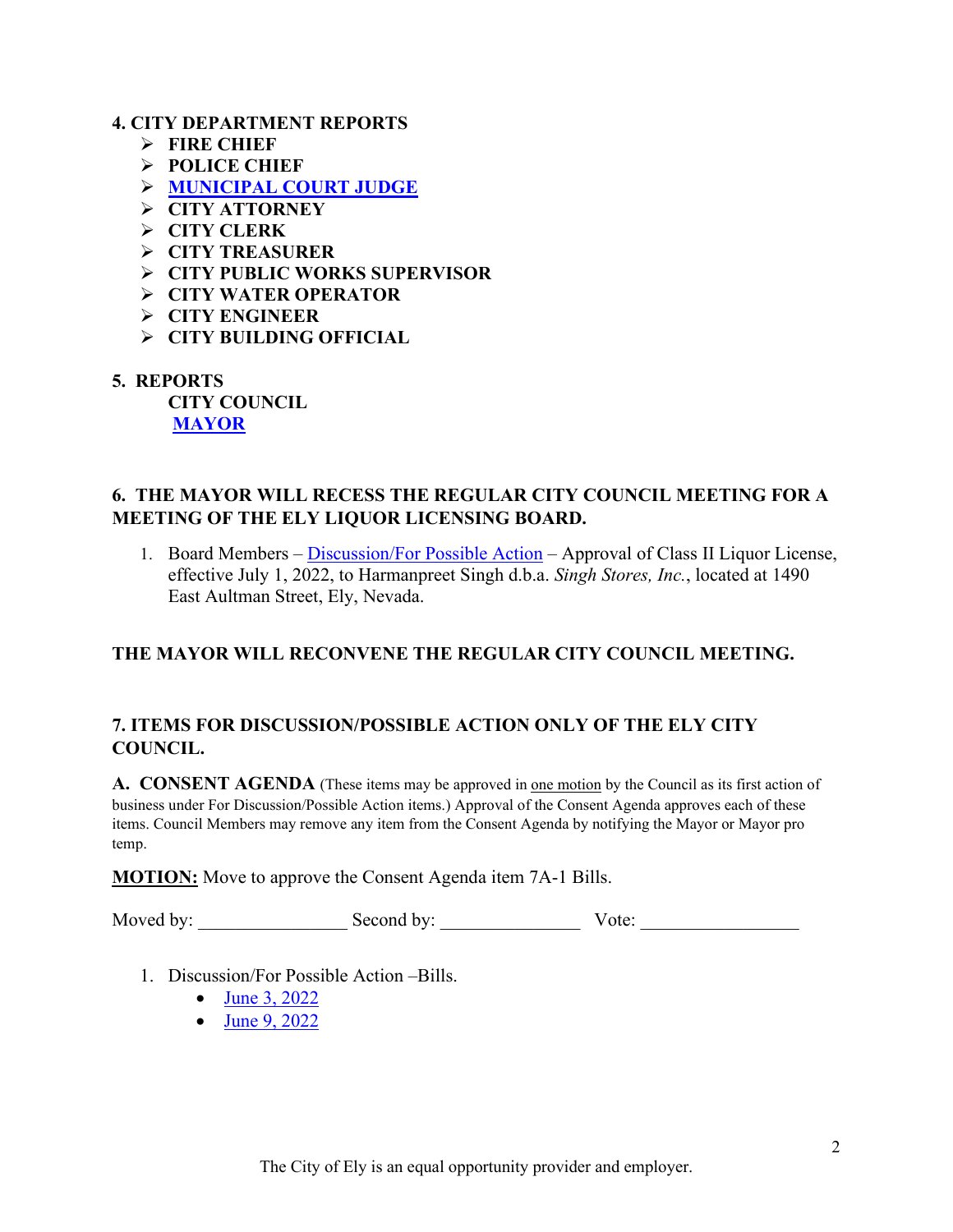#### **B. NEW BUSINESS**

- 1. Mayor Robertson Discussion/For Possible Action Appointment of Council Member Jerri-Lynn Williams-Harper as the City of Ely liaison to the White Pine Chamber of Commerce.
- 2. Mayor Robertson Discussion/ For Possible Action Approval to issue a Request for Qualifications for a design professional to be used for the planning work on the City Hall renovation and direct Mayor Robertson to assemble a city personnel committee to make design firm selection recommendations to the City Council.
- 3. Councilman Spear White Pine Community Choir Association member Lori Drew [Discussion/For Possible Action](https://www.cityofelynv.gov/pdf/CityCouncil2022/cc6-23-22/WPcommunitychoirassociation.pdf) – Approval of White Pine Community Choir Association's request for \$80,000 from Community Service funding to supplement already-obtained grant monies for the following restoration projects in the Centennial Fine Arts Center: installation of an elevator - \$30,000; installation of an electrical upgrade - \$30,000 and stabilization of the chimney - \$20,000.
- 4. Councilman Spear Discussion/For Possible Action Direct City Attorney to amend Title 1, Chapter 5, Section 7 of the Ely City Code making operative the requirement that all elected officials follow the chain of command, to wit: prohibit elected officials from confronting city employees about work related performance or issues on or off the job and require elected officials to instead report all matters to the appointed official over the department with appropriate jurisdiction.
- 5. Councilman Alworth [Discussion/For Possible Action](https://www.cityofelynv.gov/pdf/CityCouncil2022/cc6-23-22/Murrystreettraficcstudy.pdf) Review of City Police Chief's and City Engineer's recommendations in regard to the traffic study on possible future removal of YIELD or STOP signs at the following locations – Murry Street and  $1<sup>st</sup>$ Avenue, Murry Street and 3rd Avenue, and Murry Street and Annand Avenue AND possible direction that a public hearing be held prior to Council's final action to remove said signs.
- 6. Councilman Alworth Discussion/For Possible Action Direct City Clerk to mail notifications to businesses on Great Basin Highway that have frontages in need of beautification, such as weed removal and watering grass; businesses were granted leniency last summer due to the construction taking place.
- 7. Council Members City Treasurer Trask [Discussion/For Possible Action](https://www.cityofelynv.gov/pdf/CityCouncil2022/cc6-23-22/redlinefireunioncontract.pdf) Approval of Collective Bargaining Agreement between City of Ely Fire Department and Operating Engineers, Local 3 July 1, 2022 through June 30, 2023.
- 8. Council Members City Treasurer Trask [Discussion/For Possible Action](https://www.cityofelynv.gov/pdf/CityCouncil2022/cc6-23-22/ExhibitAwagescale.pdf) Approval of three percent (3%) Wage Increase for employees in the City of Ely Collective Bargaining Unit effective July 1, 2022, pursuant to the Cost-of-Living Adjustment/Wage Rate Change provision in Exhibit A Wage Scale of the current Agreement between City of Ely and Operating Engineers, Local 3.